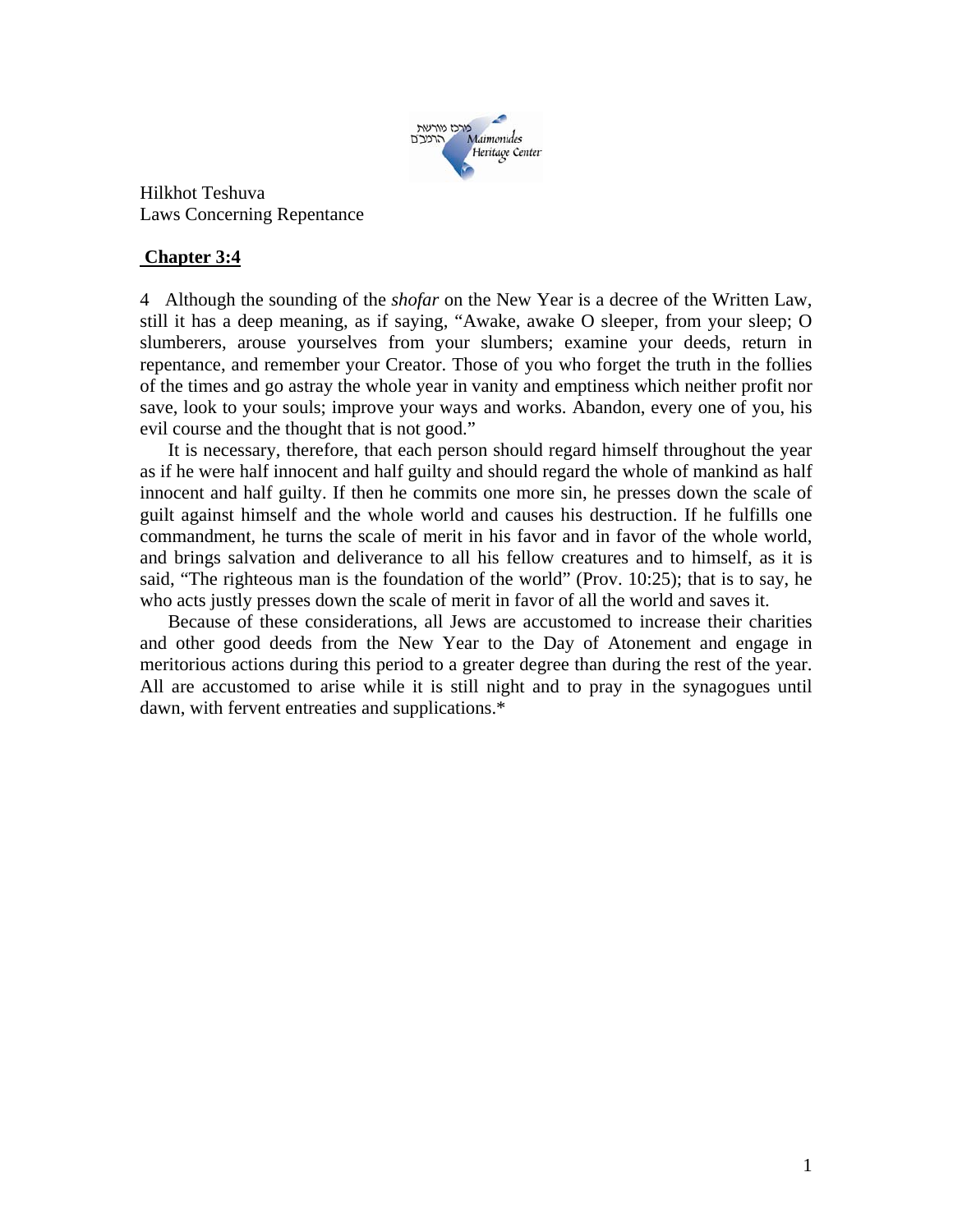# **Chapter 5:1-4**

1 Free will is bestowed on every human being. If one desires to turn toward the good way and be righteous, he has the power to do so. If one wishes to turn toward the evil way and be wicked, he is at liberty to do so. And thus it is written in the Torah, "Behold, the man is become as one of us, to know good and evil" (Gen. 3:22)—which means that the human species had become unique in the world—there being no other species like it in the following respect, namely, that man, of himself and by the exercise of his own intelligence and reason, knows what is good and what is evil, and there is none who can prevent him from doing that which is good or that which is evil. And since this is so there is reason to fear "lest he put forth his hand . . " (ibid.). . .

2 Let not the notion, expressed by foolish Gentiles and most of the senseless folk among Israelites, pass through your mind that at the beginning of a person's existence the almighty decrees that he is to be either righteous or wicked. This is not so. Every human being may become righteous like Moses our teacher, or wicked like Jeroboam; wise or foolish, merciful or cruel, niggardly or generous, and so with all other qualities. There is no one that coerces him or decrees what he is to do, or draws him to either of the two ways; but every person turns to the way which he desires, spontaneously and of his own volition. Thus Jeremiah said, "Out of the mouth of the Most High proceeds not evil and good?" (Lam. 3:38); that is to say, the Creator does not decree either that a man shall be good or that he shall be wicked. Accordingly it follows that it is the sinner who has inflicted injury on himself; and he should, therefore, weep for and bewail what he has done to his soul—how he has mistreated it. This is expressed in the next verse, "Wherefore does a living man complain, a strong man, because of his sins" (*ibid*. 3:39). The prophet continues: since liberty of action is in our hands and we have, of our free will, committed all these evils, it behooves us to return in a spirit of repentance, and forsake our wickedness, for we have the power to do so. This thought is expressed in the next verse, "Let us search and try our ways, and return to the Lord" (*ibid*. 3:40).

3 This doctrine is an important principle, the pillar of the Law and the commandment, as it is said, "See, I set before you this day life and good, and death and evil" (Deut. 30:15); and again it is written, "Behold, I set before you this day a blessing and a curse" (*ibid*. 11:26). This means that the power is in your hands, and whatever a man desires to do among the things that human beings do, he can do, whether they are good or evil; and, because of this faculty, it is said, "O that they had such a heart as this always" (*ibid.* 5:26), which implies that the Creator neither puts compulsion on the children of men nor decrees that they should do either good or evil, but it is all left to their discretion.\*

4 If God had decreed that a person should either righteous or wicked, or if there were some force inherent in his nature which irresistibly drew him to a particular course, or to special branch of knowledge, to special views or activities, as the foolish astrologers out of their own fancy pretend, how could the Almighty have charged us through the prophets: "Do this and do not do that, improve your ways, do not follow your wicked impulses," when, from the beginning of his existence his destiny had already been decreed, or his innate constitution irresistibly drew him to that from which he could not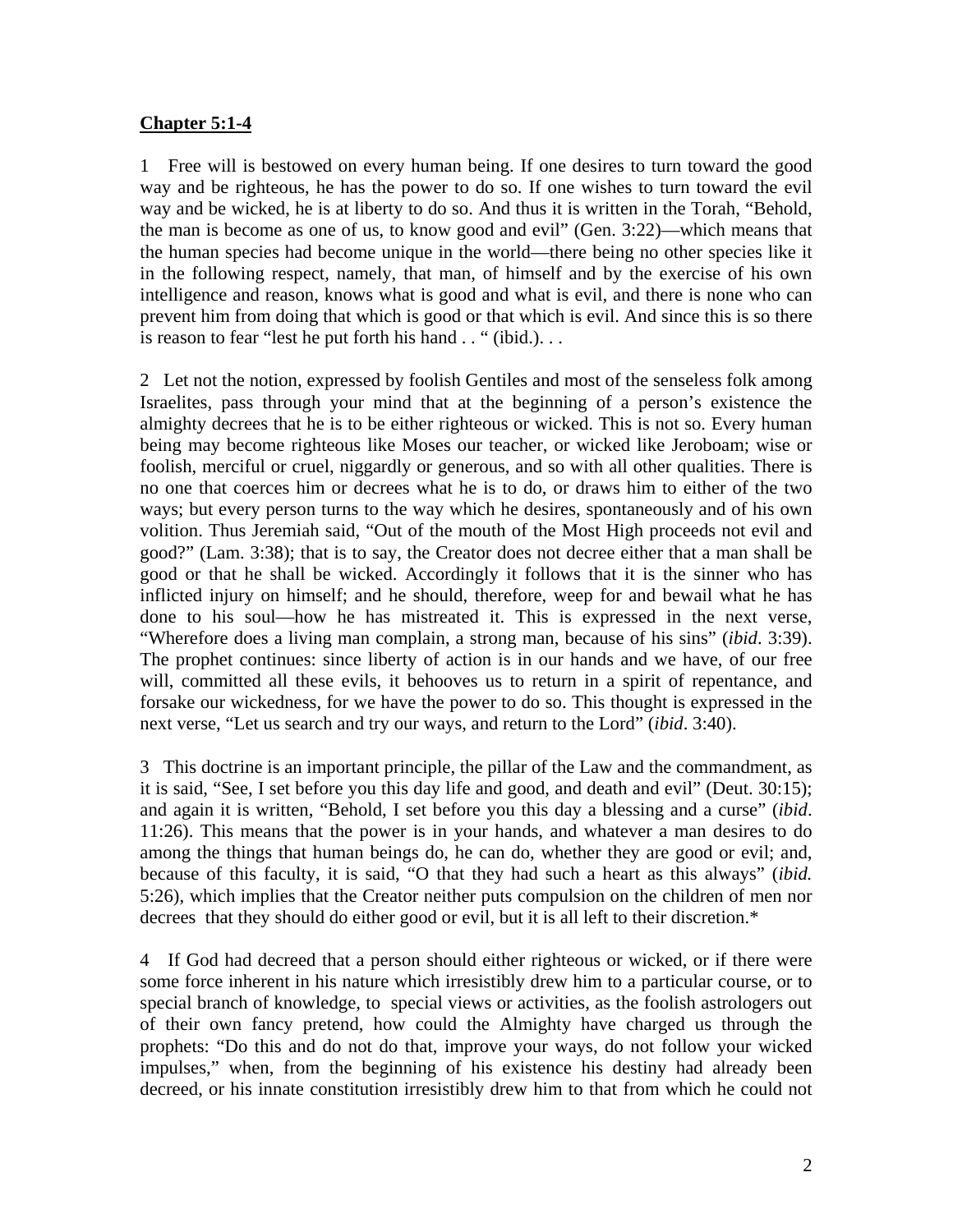set himself free? What room would there be for the whole of the Torah? By what right or justice could God punish the wicked or reward the righteous? "Shall not the Judge of all the earth act justly?" (Gen. 18:25).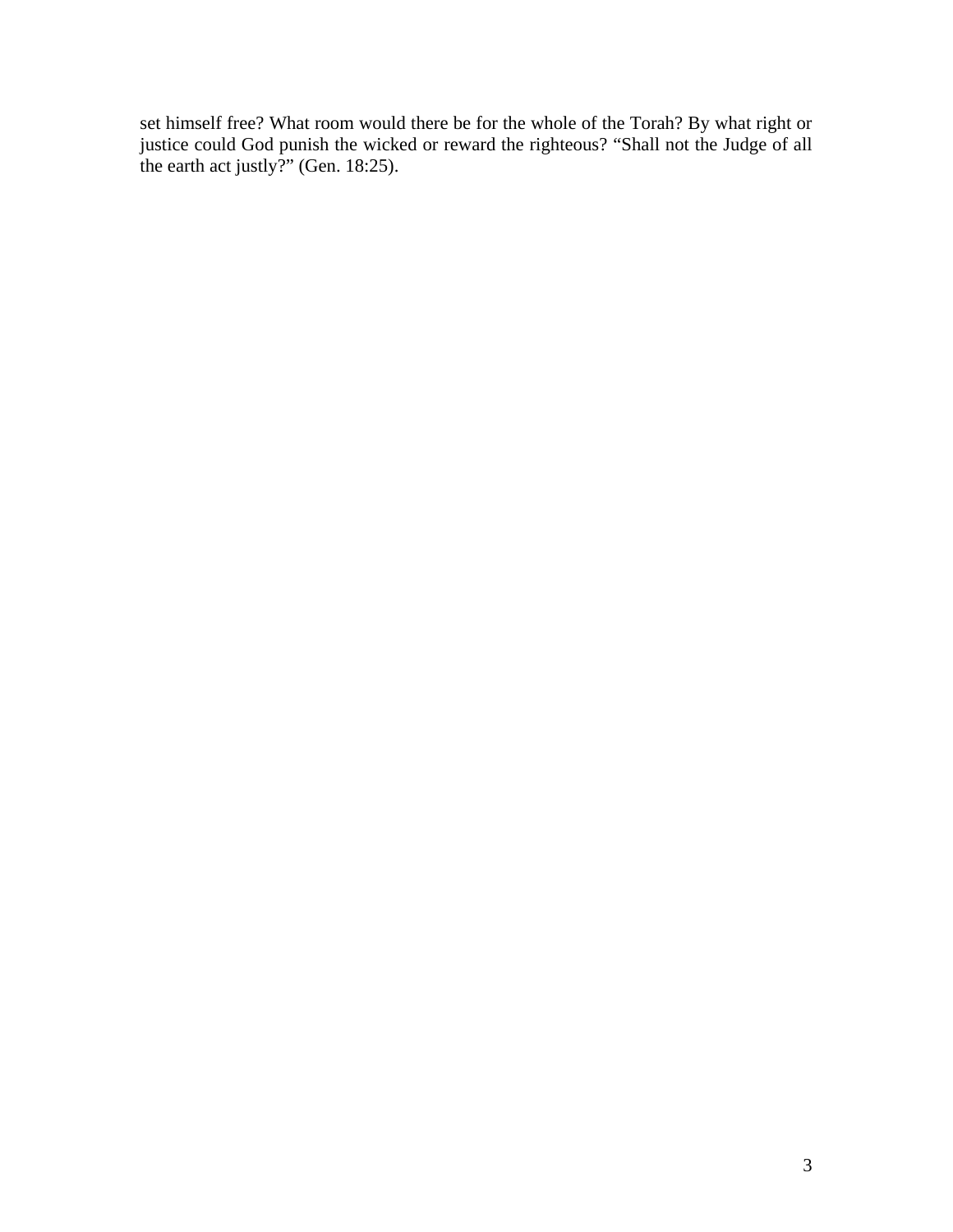# **Chapter 7:1-7**

1 Since every human being, as we have explained, has free will, a man should strive to repent (make verbal confession of his sins) and renounce them, so that he may die penitent and thus be worthy of life in the world to come.

2 A man should always regard himself as if his death were imminent and think that he may die this very hour, while still in a state of sin. He should therefore repent of his sins immediately and not say, "When I grow old I shall repent," for he may die before he becomes old. So Solomon, in his wisdom, said, "Let your garments be always white, and oil on your head not be lacking" (Eccles. 9:8).

3 Do not say that one need only repent of sinful deeds such as fornication, robbery, and theft. Just as a man needs to repent of these sins involving acts, so he needs to investigate and repent of any evil dispositions that he may have, such as hot temper, hatred, jealousy, scoffing, eager pursuit of wealth or honors, greediness in eating, and so on. Of all these faults one should repent. They are graver than sinful acts; for when one is addicted to them it is difficult to give them up. And thus it is said, "Let the wicked forsake his way and the man of iniquity his thoughts" (Is. 55:7).

4 Let not the penitent suppose that he is kept far away from the degree attained by the righteous because of the iniquities and sins that he has committed. This is not so. He is beloved by the Creator, desired by Him, as if he had never sinned. Moreover, his reward is great; since, though having tasted sin, he renounced it and overcame his evil passions. The sages say, "Where penitents stand, the completely righteous cannot stand." This means that the degree attained by penitents is higher than that of those who had never sinned, the reason being that the former have had to put forth a greater effort to subdue their passions than the latter.

5 All the prophets charged the people concerning repentance. Only through repentance will Israel be redeemed, and the Torah already offered the assurance that Israel will, in the closing period of exile, finally repent, and thereupon be immediately redeemed, as it is said, "And it shall come to pass, when all these things are come upon you, the blessing and the curse which I have set before you, and you shall take it to heart among all the nations, wherever the Lord your God has driven you, and shall return to the Lord your God, and hearken to His voice according to all that I command you this day, you and your children, with all your heart, and with all your soul, that the Lord your God will turn your captivity, and have mercy upon you, and will return and gather you from all the nations, wherever the Lord your God has scattered you" (Deut. 30:1-3).

6 Great is repentance, for it brings men near to the Divine Presence, as it is said, "Return, O Israel, to the Lord your God" (Hos. 14:2). Again, it is said, "And you have not returned to Me, says the Lord" (Amos 4:6). Further, "If you return, O Israel, to Me shall you return" (Jer. 4:1), which means "If you return in repentance, you will cleave to Me." Repentance brings near those who are far away. But yesterday this person was odious before God, abhorred, estranged, an abomination. Today he is beloved, desirable, near [to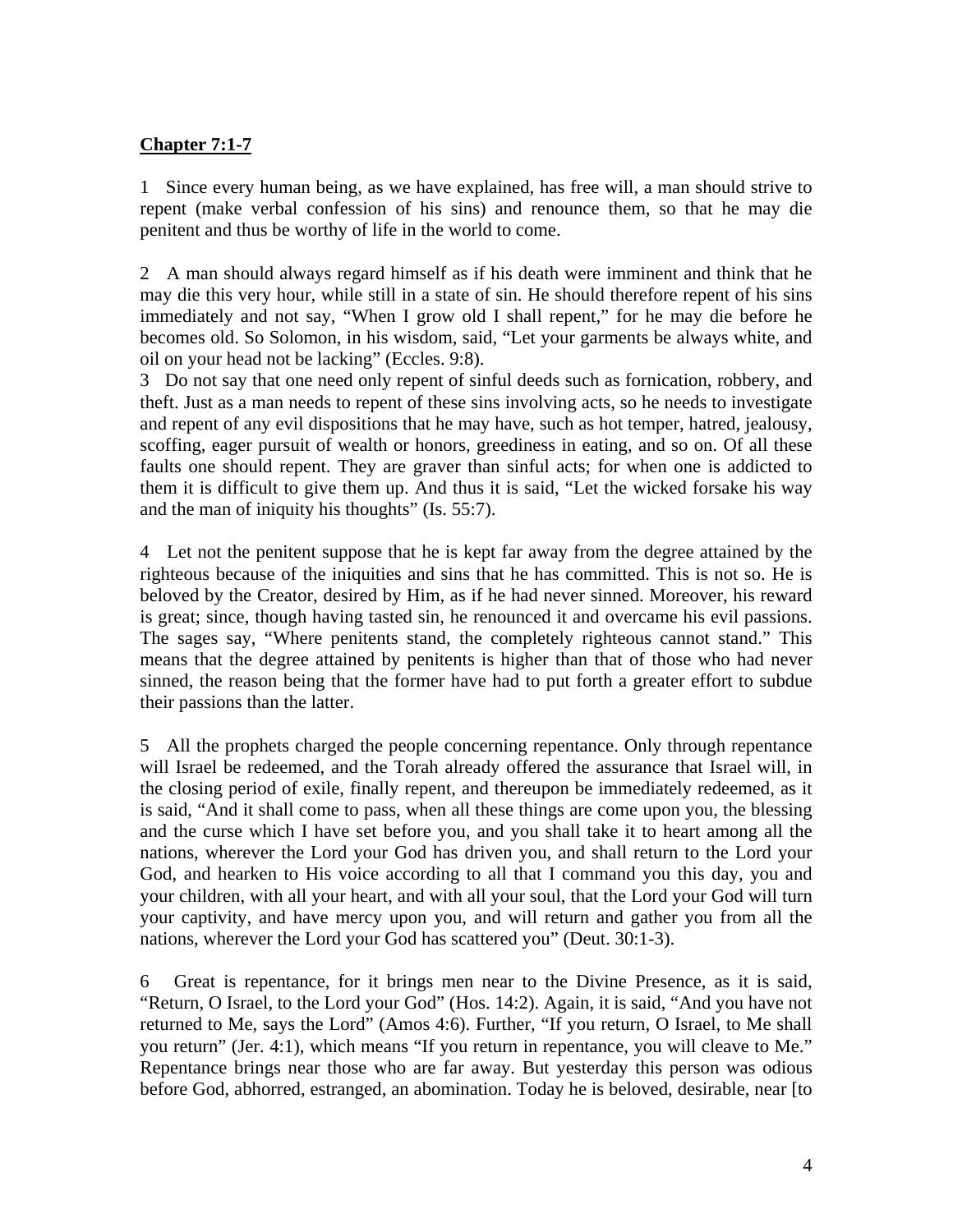God], a friend. So you find that the same expression with which God thrusts sinners away from Him, He employs to bring the penitent near to Him, whether they are individuals or communities, as it is said, "And instead of that which was said unto them: You are not My people,' it shall be said unto them: You are children of the living God'" (Hos. 2:1). Of Jeconiah, while he was wicked, it was said, "Write you this man childless, a man that shall not prosper in his days" (Jer. 22:30); "Though Coniah, the son of Jehoiakim, kinf of Judah, were a signet upon my right hand, yet would I pluck you therefrom" (*ibid.* 22:24). But after he had in his exile repented, it is said of his son, Zerubbabel, "In that day, says the Lord of Hosts, will I take you, O Zerubbabel son of Shealtiel, my servant, and will make you as a signet, says the Lord of hosts" (Haggai 2:23).

7 How exalted is the degree of repentance? Just last night a certain individual was separated from the Lord, God of Israel, as it is said, "Your iniquities were making a separation between you and your God"(Is. 59:2). He cries aloud and is not answered, as it is said, "Yea, when you make many prayers, I will not hear" *(ibid*. 1:15). He fulfills religious precepts and they are flung back in his face, as it is said, "Who has required this at you hand to tread my courts?" (*ibid.* 1:12); "Oh, that there were even one among you that would shut the doors, that you might not kindle fire on my altar in vain; I have no pleasure in you, says the Lord of hosts, neither will I accept an offering at you hand" (Mal. 1:10); "Add your burnt offerings to your sacrifice and eat flesh" (Jer. 7:21). Today, the same individual (having repented) is closely attached to the Divine Presence, as it is said, "And you that cleave to the Lord your God, are alive, every one of you this day" (Deut. 4:4). He cries and is immediately answered, as it is said, "And it shall come to pass that before they call I will answer" (Is. 65:24). He fulfills religious precepts and they are accepted with pleasure and with joy, as it is said, "For God has already accepted your works" (Eccles. 9:7). Yet more, they are eagerly desired, as it is said, "Then shall the offering of Judah and Jerusalem be pleasant to the Lord as in the days of old and as in ancient years" (Mal. 3:4).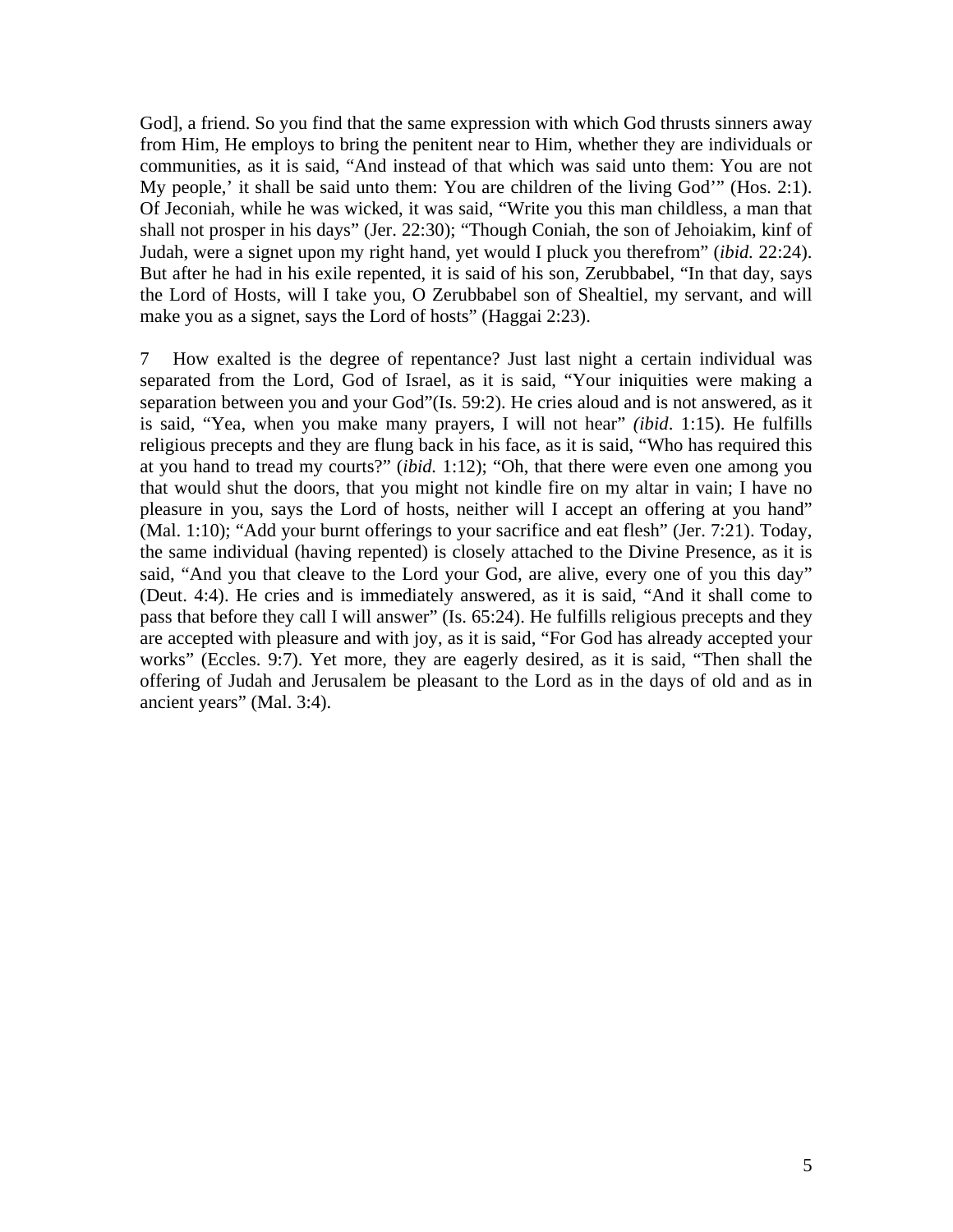#### **Chapter 9:1-2**

1 It is known that the reward for the fulfillment of the commandments and the good to which we will attain if we have kept the way of the Lord, as prescribed in the Law, is life in the world to come, as it is said, "That it may be well with you, and that you may prolong your days" (Deut. 22:7), while the retribution exacted from the wicked who have abandoned the ways of righteousness prescribed in the Torah is excision, as it is said, "that soul shall be utterly cut off; his iniquity shall be upon him" (Num. 15:31). What then is the meaning of the statement found everywhere in the Torah that if you obey, it will happen to you thus; if you do not obey, it will be otherwise; and all these happenings will take place in this world, such as war and peace; sovereignty and subjection; residence in the Promised Land and exile; prosperity in one's activities and failure and all the other things predicted in the words of the Covenant (Lev. 26, Deut. 28)? All those promises were once truly fulfilled and will again be so. When we fulfill all the commandments of the Torah, all the good things of this world will come to us. When, however, we transgress the precepts, the evils that are written in the Torah will befall us. But, nevertheless, those good things are not the final reward for the fulfillment of the commandments, nor are those evils the last penalty exacted from one who transgresses all the commandments. These matters are to be understood as follows: The Holy One, blessed be He, gave us this Law—a tree of life. Whoever fulfills what is written therein and knows it with a complete and correct knowledge will attain thereby life in the world to come. According to the greatness of his deeds and abundance of his knowledge will be the measure in which he will attain that life.

 The Holy One, blessed be He, has further promised us in the Torah that if we observe its behests joyously and cheerfully, and continually meditate on its wisdom, He will remove from us the obstacles that hinder us in its observance, such as sickness, war, famine, and other calamities; and will bestow upon us all the material benefits which will strengthen our ability to fulfill the Law, such as plenty, peace, abundance of silver and gold. Thus we will not be engaged all our days in providing for our bodily need, but will have leisure to study wisdom and fulfill the commandment and thus attain life in the world to come. Hence, after the assurance of material benefits, it is said in the Torah, "And it shall be righteousness to us, if we observe to do all this commandment before the Lord our God as He has commanded us" (*ibid.* 6:25). So too, He taught us in the Torah that if we deliberately forsake it and occupy ourselves with temporal follies, as the text says, "But Jeshurun waxed fat and wicked" (*ibid*. 32:15), the true Judge will deprive the forsakers of all those material benefits which only served to encourage them to be recalcitrant, and will send upon them all the calamities that will prevent their attaining the life hereafter, so that they will perish in their wickedness. This is expressed by the Torah in the text: "Because you did not serve the Lord your God with joyfulness and with gladness of heart, by reason of the abundance of all things, therefore shall you serve your enemy whom the Lord shall send against you" (*ibid.* 28:47-48).

 Hence, all those benedictions and maledictions promised in the Torah are to be explained as follows: If you have served God with joy and observed His way, He will bestow upon you those blessings and avert from you those curses, so that you will have leisure to become wise in the Torah and occupy yourselves therewith, and thus attain life hereafter, and then it will be well with you in the world which is entirely blissful and you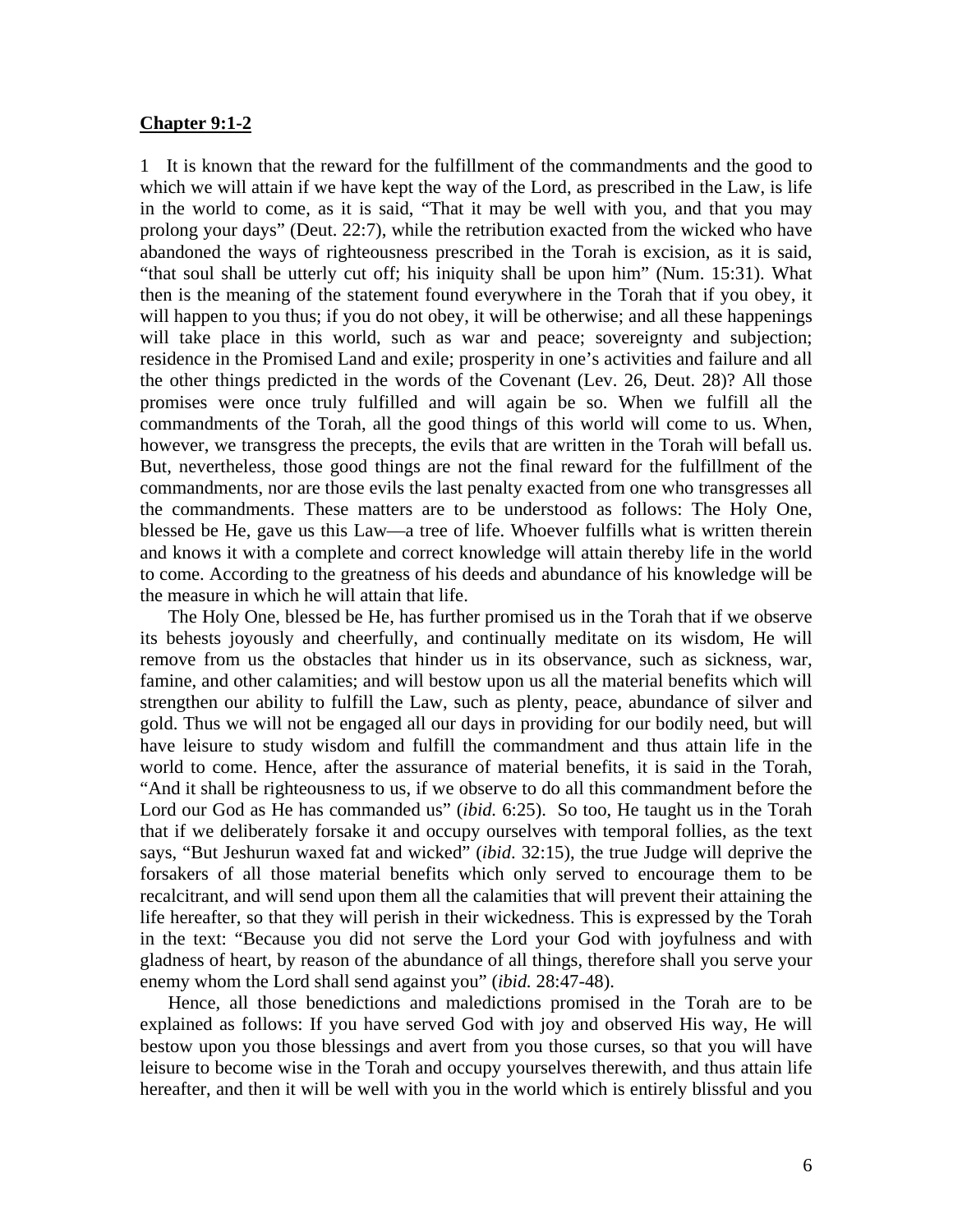will enjoy length of days in an existence which everlasting. So you will enjoy both worlds, a happy life on earth leading to the life in the world to come. For if wisdom is not acquired and good deeds are not performed here, there will be nothing meriting a recompose hereafter, as it is said, "For there is no work, no device, no knowledge, no wisdom in the grave" (Eccles. 9:10). But if you have forsaken the Lord and have erred in eating, drinking, fornication, and similar things, He will bring upon you all those curses and withhold from you all those blessings till your days will end in confusion and terror, and you will have neither the free mind nor the healthy body requisite for the fulfillment of the commandments so that you will suffer perdition in the life hereafter and will thus have lost both worlds—for when one is troubled here on earth with diseases, war or famine, he does not occupy himself with the acquisition of wisdom or the performance of religious precepts by which life hereafter is gained.

2 Hence, all Israelites, their prophets and sages, longed for the advent of Messianic times, that they might have relief from the wicked tyranny that does not permit them properly to occupy themselves with the study of the Torah and the observance of the commandments; that they might have ease, devote themselves to getting wisdom, and thus attain to life in the world to come. For in those days, knowledge, wisdom, and truth will increase, as it is said, "For the earth will be full of the knowledge of the Lord" (Is. 11:9), and it is said, "They will no more teach everyone his brother and everyone his neighbor" (Jer. 31:34), and further, "I will remove the heart of stone from your flesh" (Ezek. 36:26). Because the king who will arise from the seed of David will possess more wisdom than Solomon and will be a great prophet, approaching Moses our Teacher, he will teach the whole of the Jewish people and instruct them in the way of God; and all nations will come to hear hi, as it is said, "And at the end of days it shall come to pass that the mount of the Lord's house shall be established as the top of the mountains" (Micah 4:1, Is. 2:2). The ultimate and perfect reward, the final bliss which will suffer neither interruption nor diminution, is the life in the world to come. The Messianic era, on the other hand, will be realized in this world; which will continue in its normal course except that independent sovereignty will be restored to Israel. The ancient sages already said, "The only difference between the present and the Messianic era is that political oppression will then cease."\*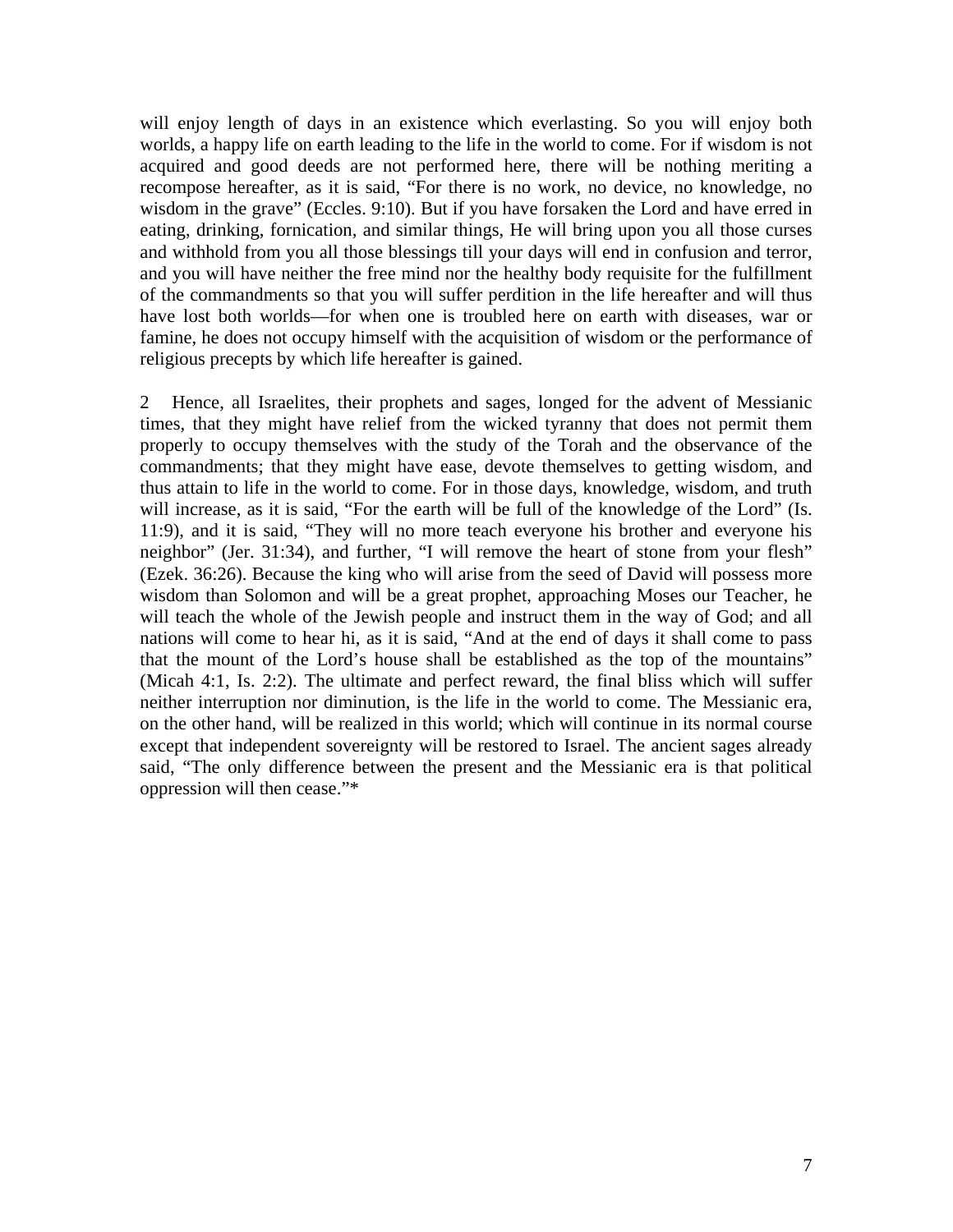### **Chapter 10:1-3; 5-6**

1 Let not a man say, "I will observe the precepts of the Torah and occupy myself with its wisdom in order that I may obtain all the blessings written in the Torah, or to attain life in the world to come; I will abstain from transgressions against which the Torah warns, so that I may be saved from the curses written in the Torah, or that I may not be cut off from life in the world to come." It is not right to serve God after this fashion for whoever does so, serves Him out of fear. This is not the standard set by the prophets and sages. Those who may serve God in this way are illiterate, women, or children whom one trains to serve out of fear, till their knowledge shall have increased when they will serve out of love.

2 Whoever serves God out of love, occupies himself with the study of the Law and the fulfillment of commandments and walks in the paths of wisdom, impelled by no external motive whatsoever, moved neither by fear of calamity nor by the desire to obtain material benefits—such a man does what is truly right because it is truly right, and ultimately, happiness comes to him as a result of his conduct. This standard is indeed a very high one; not every sage attained it. It was the standard of the patriarch Abraham whom God called His lover, because he served only out of love. It is the standard which God, through Moses, bids us achieve, as it is said, "And you shall love the Lord your God" (Deut. 6:5). When one loves God with the right love, he will straightway observe all the commandments out of love.\*

3 What is the love of God that is befitting? It is to love the Eternal with a great and exceeding love, so strong that one's soul shall be knit up with the love of God, and one should be continually enraptured by it, like a love-sick individual, whose mind is at not time free from his passion for a particular woman, the thought of her filling his heart at all times, when sitting down or rising up, when he is eating or drinking. Even intenser should be the love of God in the hearts of those who love Him. And this love should continually possess them, even as He commanded us in the phrase, "with all your heart and with all your soul" (Deut. 6:5). This, Solomon expressed allegorically in the sentence, "for I am sick with love" (Song of Songs 2:5). The entire Song of Songs is indeed an allegory descriptive of this love.+

5 Whoever engages in the study of the Torah in order that he may received a reward or avoid calamities is not studying the Torah for its own sake. Whoever occupies himself with the Torah, neither out of fear nor for the sake of recompose, but solely out of love for the Lord of the whole earth who enjoined us to do so, is occupied with the Torah for its own sake. The sages, however, said, "One should always engage in the study of the Torah, even if not for its own sake; for he who begins thus will end by studying it for its own sake." Hence, when instructing the young, women, or the illiterate generally, we teach them to serve God out of fear or for the sake of reward, till their knowledge increases and they have attained a large measure of wisdom. Then we reveal to them this secret truth, little by little, and train them by easy stages till they have grasped and comprehended it, and serve God out of love.